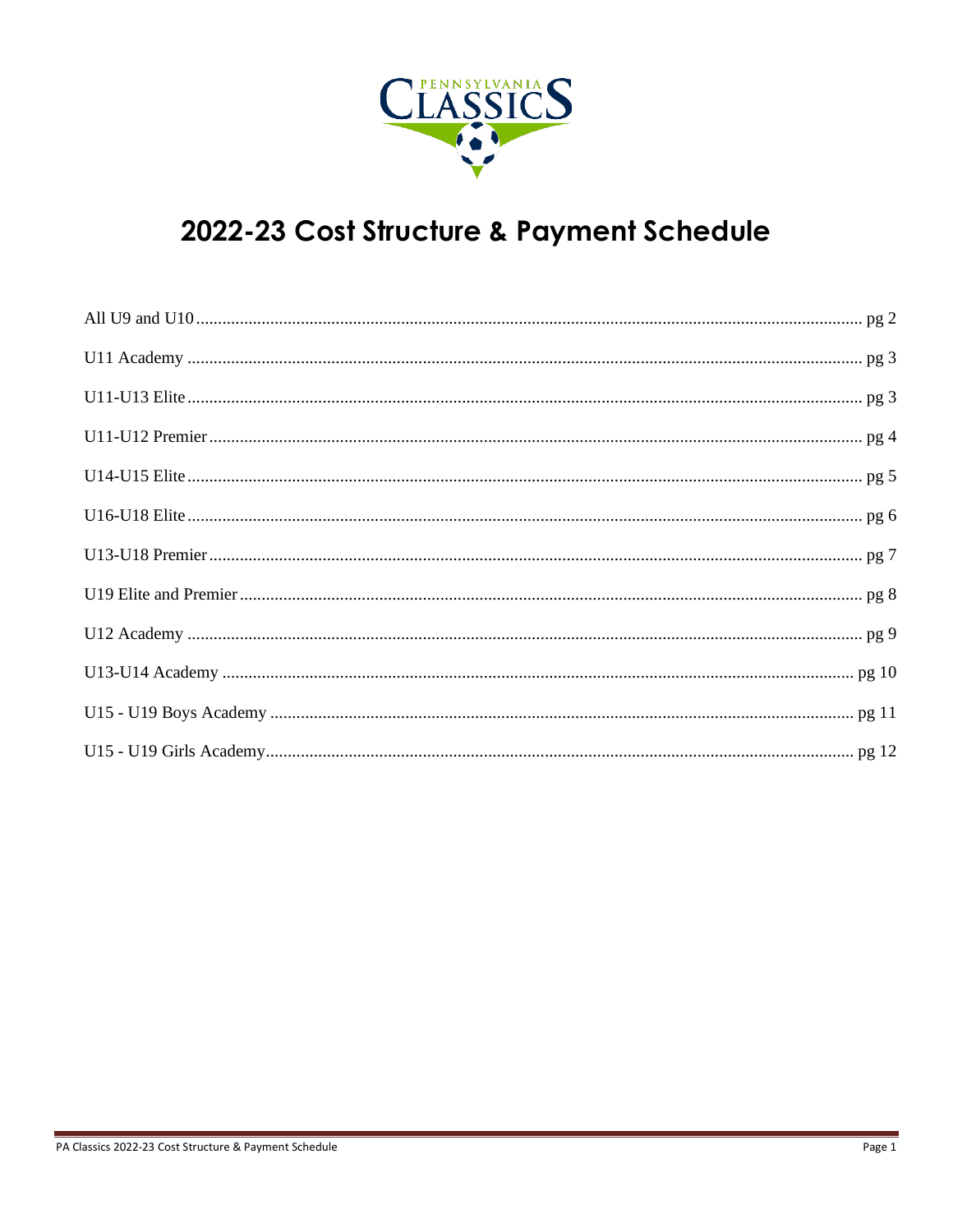# **All U9 and U10**

# **Fees Include:**

- All Administrative Fees, Insurances, Passes and Rosters
- Coaching & Training Fees: August through June
- Fall League Team Entrance Fees
- Outdoor Field Maintenance and Usage
- Winter Field Usage
- One week of "Team Camp"
- Up to 6 Tournament Entry Fees
- Outdoor State Cup Entry Fees (coach's option to enter State Cups)
- Coach's Travel Expenses
- Referee Fees: Fall League and State Cup

# **Fees do NOT include:**

- Uniform Cost
- Indoor League/Events (These are "optional" team events)
- PA Classics Futsal League (optional)
- Candy Fundraiser: Each player has the option to either buy a box of candy for \$60, sell it, and keep the profits *or* simply handle via a \$40 buyout.
- Event Support: The club runs 9 tournaments per year. We ask each family to work one shift for 3 hours per player at only one of these events. You can also buy out of your event support via a \$40 buyout. Once you work one shift, then your March fees will be deducted by \$40.

#### **Payment Schedule:**

| • Commitment Fee:                              | Due: Variable | \$350*   |
|------------------------------------------------|---------------|----------|
| $\bullet$ 1 <sup>st</sup> Installment Payment: | Due: 07/15/22 | \$165    |
| $\bullet$ 2 <sup>nd</sup> Installment Payment: | Due: 09/15/22 | \$165    |
| $\bullet$ 3 <sup>rd</sup> Installment Payment: | Due: 11/15/22 | \$165    |
| $\bullet$ 4 <sup>th</sup> Installment Payment: | Due: 01/15/23 | \$165    |
| $\bullet$ 5 <sup>th</sup> Installment Payment: | Due: 03/15/23 | $$165**$ |

 *\* The Commitment Fee is non-refundable and due within 48 hours of selection to the team.*

*\*\* \$40 will be deducted from the March payment once you have completed your 3 hour Event Support. The \$40 is spread out evenly over the 5 installment payments.* 

*Please note that, if a player asks to be released from the club after an installment payment has been paid, no refunds will be given.*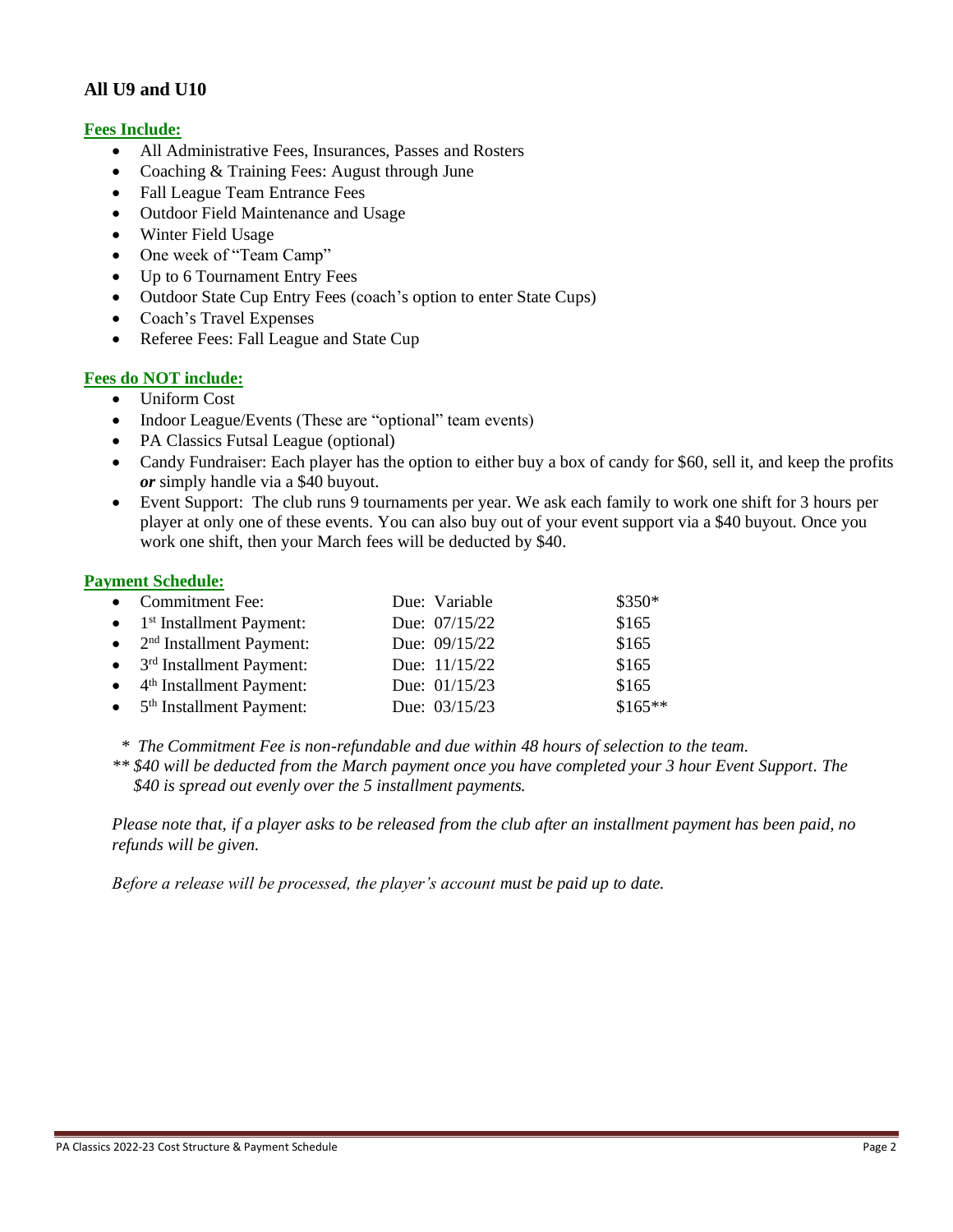# **U11 Academy U11 - U13 Elite**

# **Fees Include:**

- All Administrative Fees, Insurances, Passes and Rosters
- Coaching & Training Fees: August through June
- Fall League Team Entrance Fees
- Outdoor Field Maintenance and Usage
- Winter Field Usage
- One week of "Team Camp"
- Up to 7 Tournament Entry Fees
- Outdoor State Cup Entry Fees (coach's option to enter State Cups)
- Coach's Travel Expenses
- Referee Fees: Fall League and State Cup

#### **Fees do NOT include:**

- Uniform Cost
- Indoor League/ Events (These are "optional" team events)
- PA Classics Futsal League (optional)
- Candy Fundraiser: Each player has the option to either buy a box of candy for \$60, sell it, and keep the profits *or* simply handle via a \$40 buyout.
- Event Support: The club runs 9 tournaments per year. We ask each family to work one shift for 3 hours per player at only one of these events. You can also buy out of your event support via a \$40 buyout. Once you work one shift, then your March fees will be deducted by \$40.

#### **Payment Schedule:**

| • Commitment Fee:                              | Due: Variable | \$400*  |
|------------------------------------------------|---------------|---------|
| $\bullet$ 1 <sup>st</sup> Installment Payment: | Due: 07/15/22 | \$298   |
| $\bullet$ 2 <sup>nd</sup> Installment Payment: | Due: 09/15/22 | \$298   |
| $\bullet$ 3 <sup>rd</sup> Installment Payment: | Due: 11/15/22 | \$298   |
| $\bullet$ 4 <sup>th</sup> Installment Payment: | Due: 01/15/23 | \$298   |
| $\bullet$ 5 <sup>th</sup> Installment Payment: | Due: 03/15/23 | \$298** |

 *\* The Commitment Fee is non-refundable and due within 48 hours of selection to the team.*

*\*\* \$40 will be deducted from the March payment once you have completed your 3 hour Event Support. The \$40 is spread out evenly over the 5 installment payments.* 

*Please note that, if a player asks to be released from the club after an installment payment has been paid, no refunds will be given.*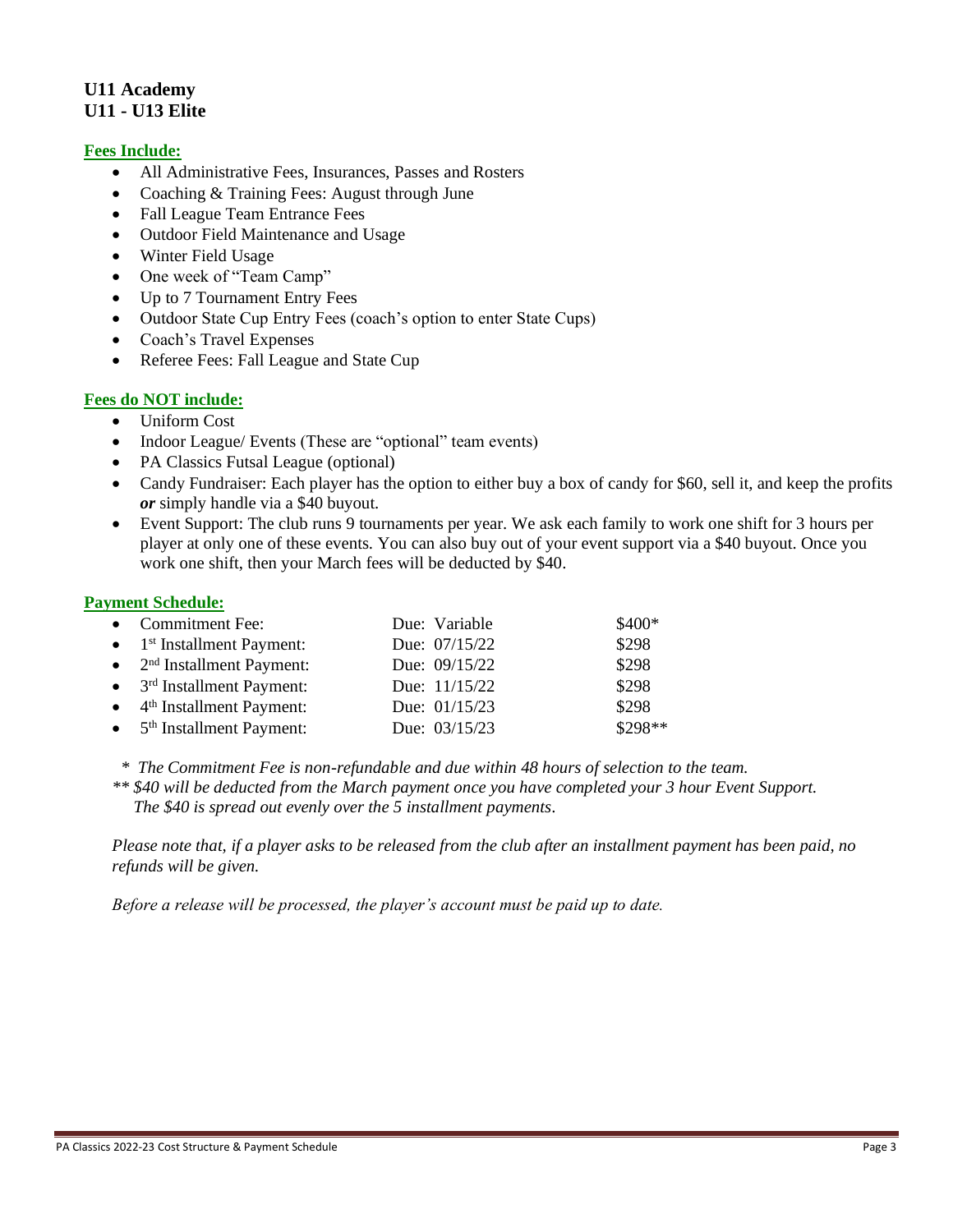# **U11 - U12 Premier**

# **Fees Include:**

- All Administrative Fees, Insurances, Passes and Rosters
- Coaching & Training Fees: August through June
- Fall League Team Entrance Fees
- Outdoor Field Maintenance and Usage
- Winter Field Usage
- One week of "Team Camp"
- Up to 5 Tournament Entry Fees
- Outdoor State Cup Entry Fees (coach's option to enter State Cups)
- Coach's Travel Expenses
- Referee Fees: Fall League and State Cup

#### **Fees do NOT include:**

- Uniform Cost
- Indoor League/ Events (These are "optional" team events)
- PA Classics Futsal League (optional)
- Candy Fundraiser: Each player has the option to either buy a box of candy for \$60, sell it, and keep the profits *or* simply handle via a \$40 buyout
- Event Support: The club runs 9 tournaments per year. We ask each family to work one shift for 3 hours per player at only one of these events. You can also buy out of your event support via a \$40 buyout. Once you work one shift, then your March fees will be deducted by \$40.

#### **Payment Schedule:**

| • Commitment Fee:                              | Due: Variable | \$400*   |
|------------------------------------------------|---------------|----------|
| $\bullet$ 1 <sup>st</sup> Installment Payment: | Due: 07/15/22 | \$183    |
| $\bullet$ 2 <sup>nd</sup> Installment Payment: | Due: 09/15/22 | \$183    |
| $\bullet$ 3 <sup>rd</sup> Installment Payment: | Due: 11/15/22 | \$183    |
| $\bullet$ 4 <sup>th</sup> Installment Payment: | Due: 01/15/23 | \$183    |
| $\bullet$ 5 <sup>th</sup> Installment Payment: | Due: 03/15/23 | $$183**$ |

 *\* The Commitment Fee is non-refundable and due within 48 hours of selection to the team.*

*\*\* \$40 will be deducted from the March payment once you have completed your 3 hour Event Support. The \$40 is spread out evenly over the 5 installment payments.* 

*Please note that, if a player asks to be released from the club after an installment payment has been paid, no refunds will be given.*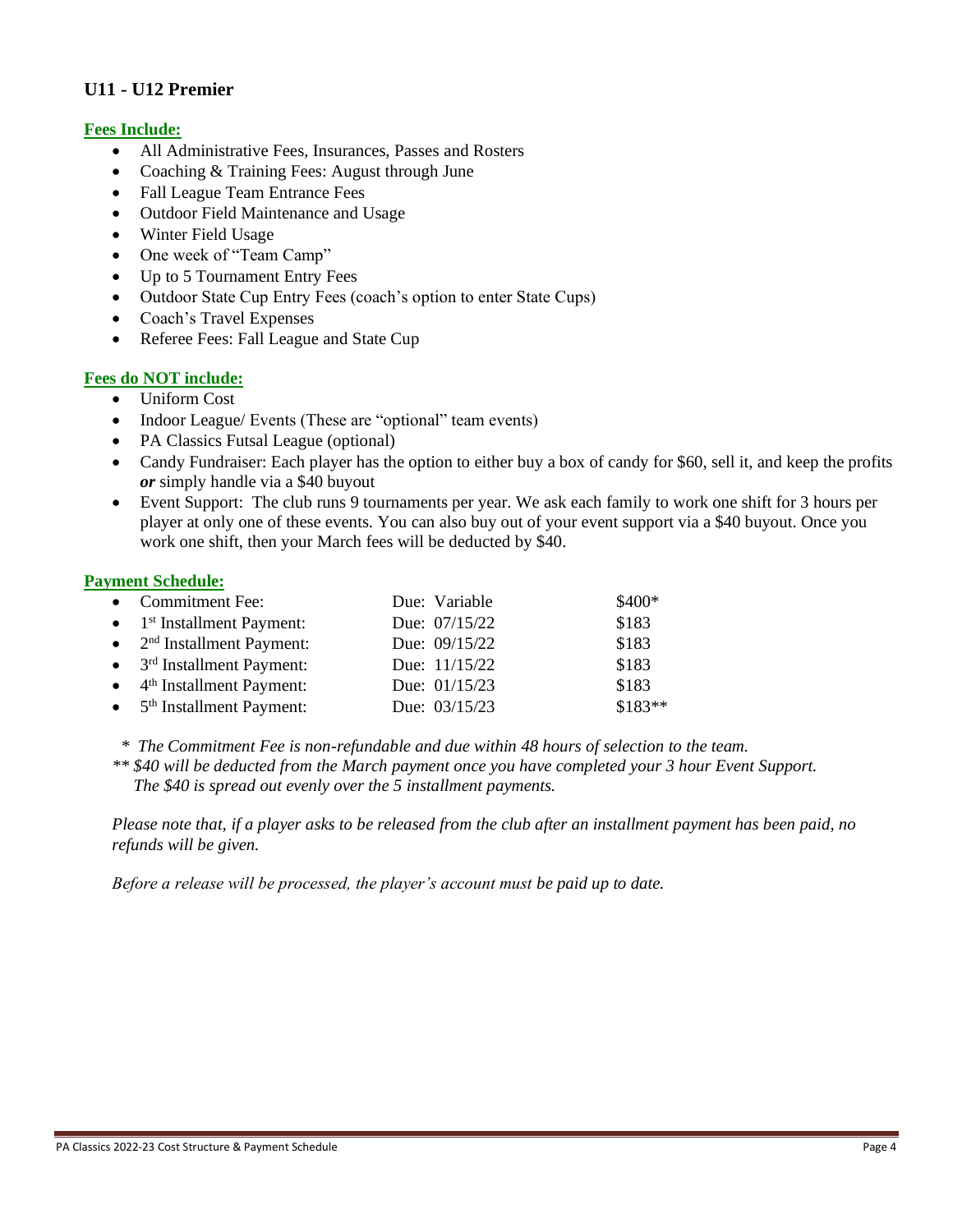# **U14 - U15 Elite**

# **Fees Include:**

- All Administrative Fees, Insurances, Passes and Rosters
- Coaching & Training Fees:
	- o U14 August through June
	- $\circ$  U15 Teams may start in either August or Oct (U15 coach's option) through June
- Fall or Snowflake League Team Entrance Fees
- Outdoor Field Maintenance and Usage
- Winter Field Usage
- One week of "Team Camp" (U15 coach's option)
- Up to 7 Tournament Entry Fees
- Outdoor State Cup Entry Fees (coach's option to enter State Cups)
- Coach's Travel Expenses
- Referee Fees: Fall League and State Cup

# **Fees do NOT include:**

- Uniform Cost
- Indoor League/ Events (These are "optional" team events)
- PA Classics Futsal League (optional)
- Candy Fundraiser: Each player has the option to either buy a box of candy for \$60, sell it, and keep the profits *or* simply handle via a \$40 buyout.
- Event Support: The club runs 9 tournaments per year. We ask each family to work one shift for 3 hours per player at only one of these events. You can also buy out of your event support via a \$40 buyout. Once you work one shift, then your March fees will be deducted by \$40.

# **Payment Schedule:**

| • Commitment Fee:                              | Due: Variable | \$400*   |
|------------------------------------------------|---------------|----------|
| $\bullet$ 1 <sup>st</sup> Installment Payment: | Due: 07/15/22 | \$323    |
| $\bullet$ 2 <sup>nd</sup> Installment Payment: | Due: 09/15/22 | \$323    |
| $\bullet$ 3 <sup>rd</sup> Installment Payment: | Due: 11/15/22 | \$323    |
| $\bullet$ 4 <sup>th</sup> Installment Payment: | Due: 01/15/23 | \$323    |
| $\bullet$ 5 <sup>th</sup> Installment Payment: | Due: 03/15/23 | $$323**$ |

*\* The Commitment Fee is non-refundable and due within 48 hours of selection to the team.*

*\*\* \$40 will be deducted from the March payment once you have completed your 3 hour Event Support. The \$40 is spread out evenly over the 5 installment payments.* 

*Please note that, if a player asks to be released from the club after an installment payment has been paid, no refunds will be given.*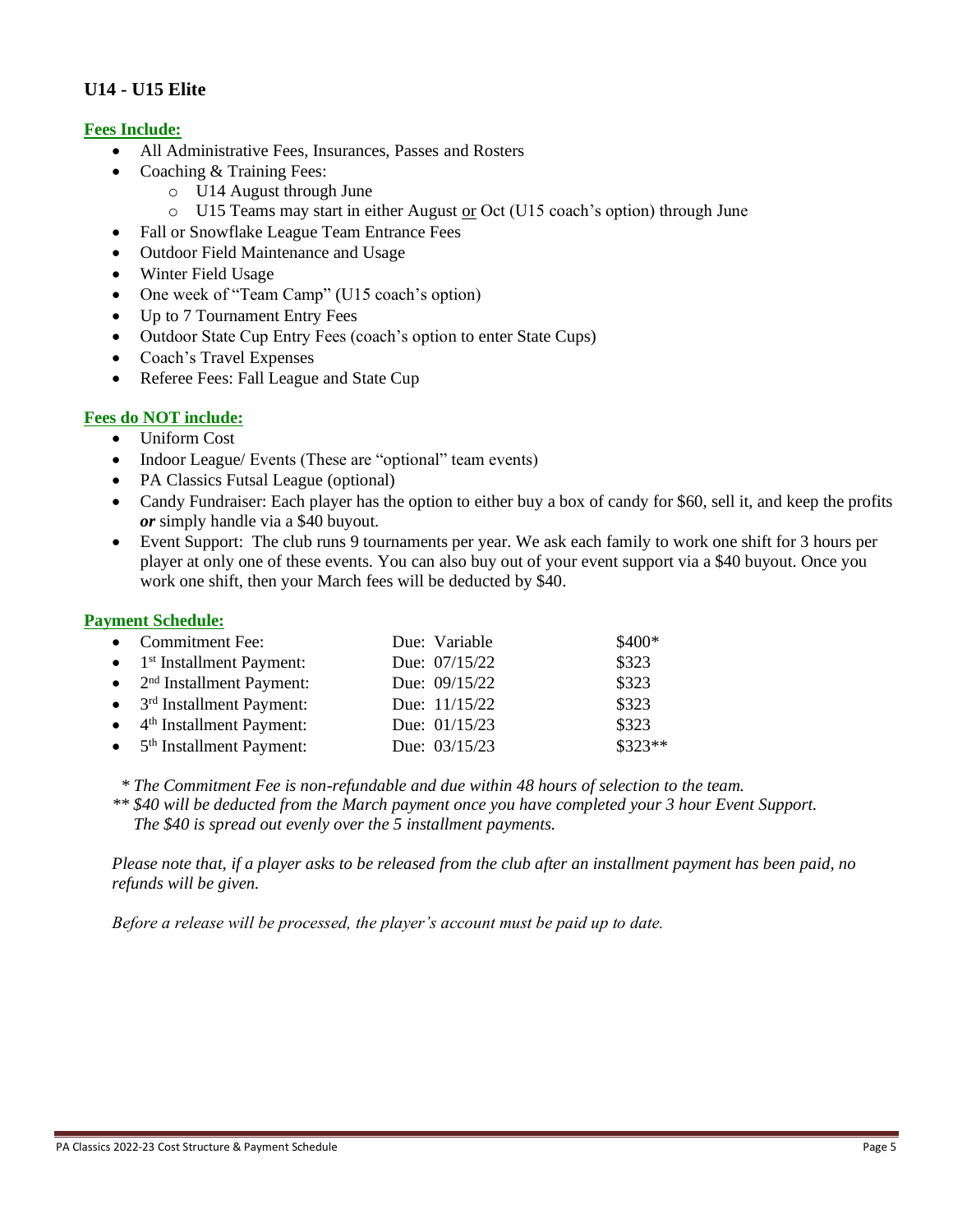# **U16 - U18 Elite**

# **Fees Include:**

- All Administrative Fees, Insurances, Passes and Rosters
- Coaching & Training Fees:
	- o U16-U18 Oct through June
- Fall or Snowflake League Team Entrance Fees
- Outdoor Field Maintenance and Usage
- Winter Field Usage
- Up to 8 Tournament Entry Fees
- Outdoor State Cup Entry Fees (coach's option to enter State Cups)
- College Recruitment Support (U17-U19)
- Coach's Travel Expenses
- Referee Fees: Fall League and State Cup

# **Fees do NOT include:**

- Uniform Cost
- Indoor League/ Events (These are "optional" team events)
- PA Classics Futsal League (optional)
- Candy Fundraiser: Each player has the option to either buy a box of candy for \$60, sell it, and keep the profits *or* simply handle via a \$40 buyout.
- Event Support: The club runs 9 tournaments per year. We ask each family to work one shift for 3 hours per player at only one of these events. You can also buy out of your event support via a \$40 buyout. Once you work one shift, then your March fees will be deducted by \$40.

#### **Payment Schedule:**

| • Commitment Fee:                              | Due: Variable | \$400*   |
|------------------------------------------------|---------------|----------|
| $\bullet$ 1 <sup>st</sup> Installment Payment: | Due: 07/15/22 | \$333    |
| $\bullet$ 2 <sup>nd</sup> Installment Payment: | Due: 09/15/22 | \$333    |
| $\bullet$ 3 <sup>rd</sup> Installment Payment: | Due: 11/15/22 | \$333    |
| $\bullet$ 4 <sup>th</sup> Installment Payment: | Due: 01/15/23 | \$333    |
| $\bullet$ 5 <sup>th</sup> Installment Payment: | Due: 03/15/23 | $$333**$ |

*\* The Commitment Fee is non-refundable and due within 48 hours of selection to the team.*

*\*\* \$40 will be deducted from the March payment once you have completed your 3 hour Event Support. The \$40 is spread out evenly over the 5 installment payments.* 

*Please note that, if a player asks to be released from the club after an installment payment has been paid, no refunds will be given.*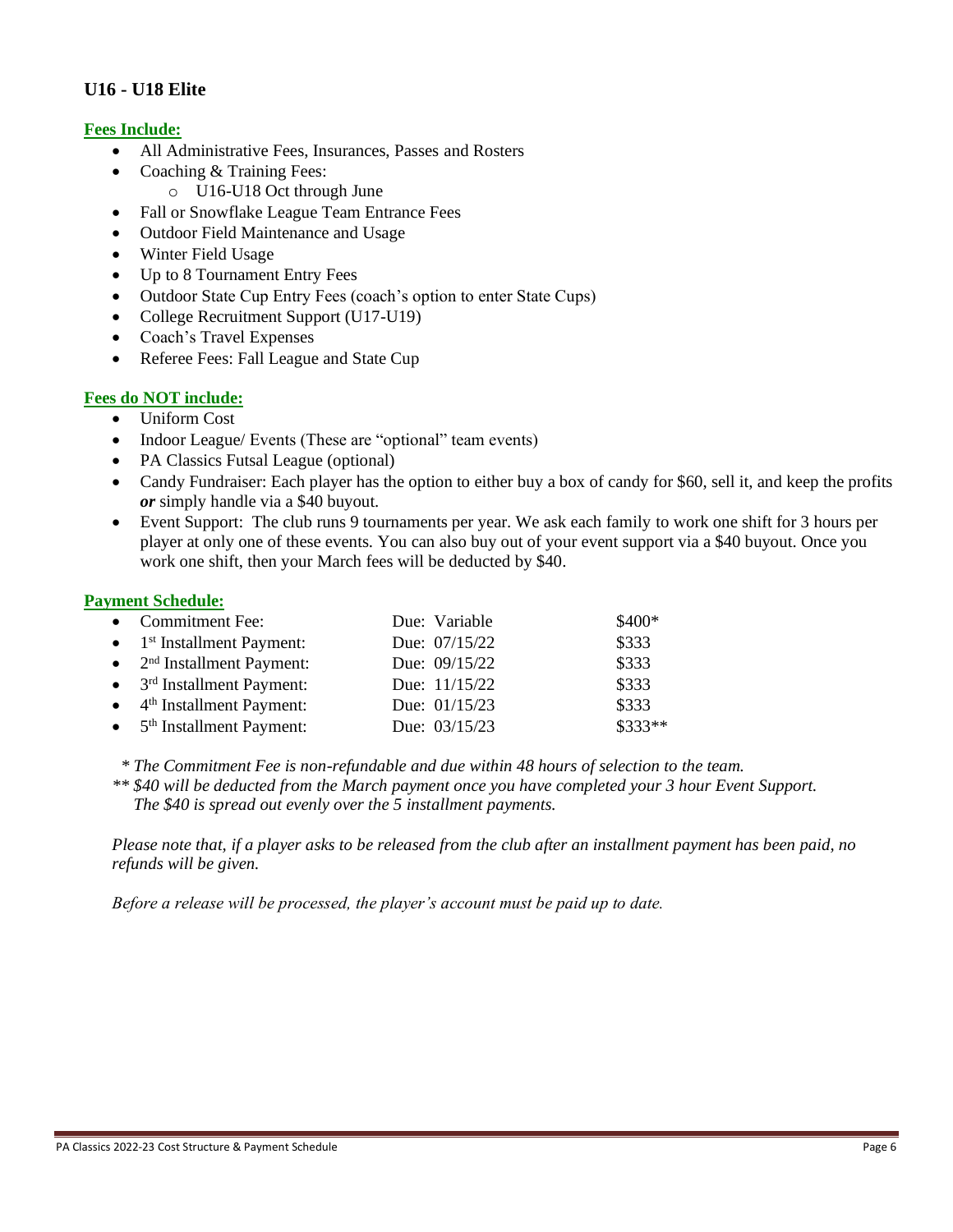# **U13 - U18 Premier**

# **Fees Include:**

- All Administrative Fees, Insurances, Passes and Rosters
- Coaching & Training Fees:
	- o U13- U14 August through June
		- o U15 Teams may start in either August or Oct (U15 coach's option) through June
		- o U16-U18 Oct through June
- Fall or Snowflake League Team Entrance Fees
- Outdoor Field Maintenance and Usage
- Winter Field Usage
- One week of "Team Camp" (U15 coach's option, not U16-U19)
- Up to 5 Tournament Entry Fees
- Outdoor State Cup Entry Fees (coach's option to enter State Cups)
- College Recruitment Support (U17-U19)
- Coach's Travel Expenses
- Referee Fees: Fall League and State Cup

#### **Fees do NOT include:**

- Uniform Cost
- Indoor League/ Events (These are "optional" team events)
- PA Classics Futsal League (optional)
- Candy Fundraiser: Each player has the option to either buy a box of candy for \$60, sell it, and keep the profits *or* simply handle via a \$40 buyout.
- Event Support: The club runs 9 tournaments per year. We ask each family to work one shift for 3 hours per player at only one of these events. You can also buy out of your event support via a \$40 buyout. Once you work one shift, then your March fees will be deducted by \$40.

#### **Payment Schedule:**

| • Commitment Fee:                              | Due: Variable | \$400*   |
|------------------------------------------------|---------------|----------|
| $\bullet$ 1 <sup>st</sup> Installment Payment: | Due: 07/15/22 | \$223    |
| $\bullet$ 2 <sup>nd</sup> Installment Payment: | Due: 09/15/22 | \$223    |
| $\bullet$ 3 <sup>rd</sup> Installment Payment: | Due: 11/15/22 | \$223    |
| $\bullet$ 4 <sup>th</sup> Installment Payment: | Due: 01/15/23 | \$223    |
| $\bullet$ 5 <sup>th</sup> Installment Payment: | Due: 03/15/23 | $$223**$ |

*\* The Commitment Fee is non-refundable and due within 48 hours of selection to the team.*

*\*\* \$40 will be deducted from the March payment once you have completed your 3 hour Event Support. The \$40 is spread out evenly over the 5 installment payments to alleviate confusion.* 

*Please note that, if a player asks to be released from the club after an installment payment has been paid, no refunds will be given.*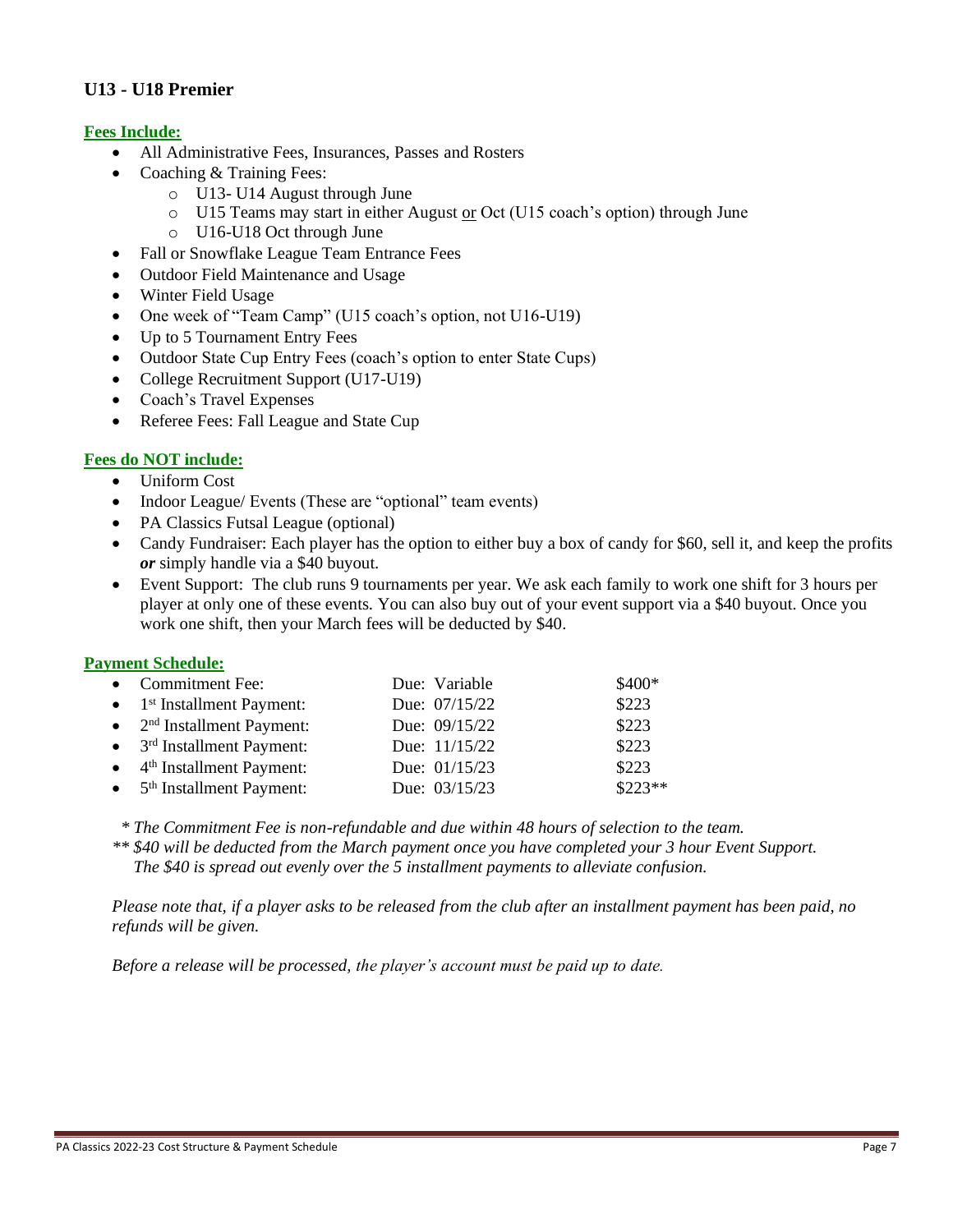# **U19 Elite and Premier**

# **Fees Include:**

- All Administrative Fees, Insurances, Passes and Rosters
- Coaching & Training Fees: Oct through June
- Snowflake League Team Entrance Fees (coach's option to enter Snowflake League)
- Outdoor Field Maintenance and Usage
- Winter Field Usage
- Up to 6 Tournament Entry Fees
- Outdoor State Cup Entry Fees (coach's option to enter State Cups)
- College Recruitment Support
- Coach's Travel Expenses
- Referee Fees: League Play and State Cup

# **Fees do NOT include:**

- Uniform Cost
- Indoor League/ Events (These are "optional" team events)
- PA Classics Futsal League (optional)
- Candy Fundraiser: Each player has the option to either buy a box of candy for \$60, sell it, and keep the profits *or* simply handle via a \$40 buyout.
- Event Support: The club runs 9 tournaments per year. We ask each family to work one shift for 3 hours per player at only one of these events. You can also buy out of your event support via a \$40 buyout. Once you work one shift, then your March fees will be deducted by \$40.

#### **Payment Schedule:**

| • Commitment Fee:                              | Due: Variable | \$400*   |
|------------------------------------------------|---------------|----------|
| $\bullet$ 1 <sup>st</sup> Installment Payment: | Due: 07/15/22 | \$273    |
| $\bullet$ 2 <sup>nd</sup> Installment Payment: | Due: 09/15/22 | \$273    |
| $\bullet$ 3 <sup>rd</sup> Installment Payment: | Due: 11/15/22 | \$273    |
| $\bullet$ 4 <sup>th</sup> Installment Payment: | Due: 01/15/23 | \$273    |
| $\bullet$ 5 <sup>th</sup> Installment Payment: | Due: 03/15/23 | $$273**$ |

*\* The Commitment Fee is non-refundable and due within 48 hours of selection to the team.*

*\*\* \$40 will be deducted from the March payment once you have completed your 3 hour Event Support. The \$40 is spread out evenly over the 5 installment payments.* 

*Please note that, if a player asks to be released from the club after an installment payment has been paid, no refunds will be given.*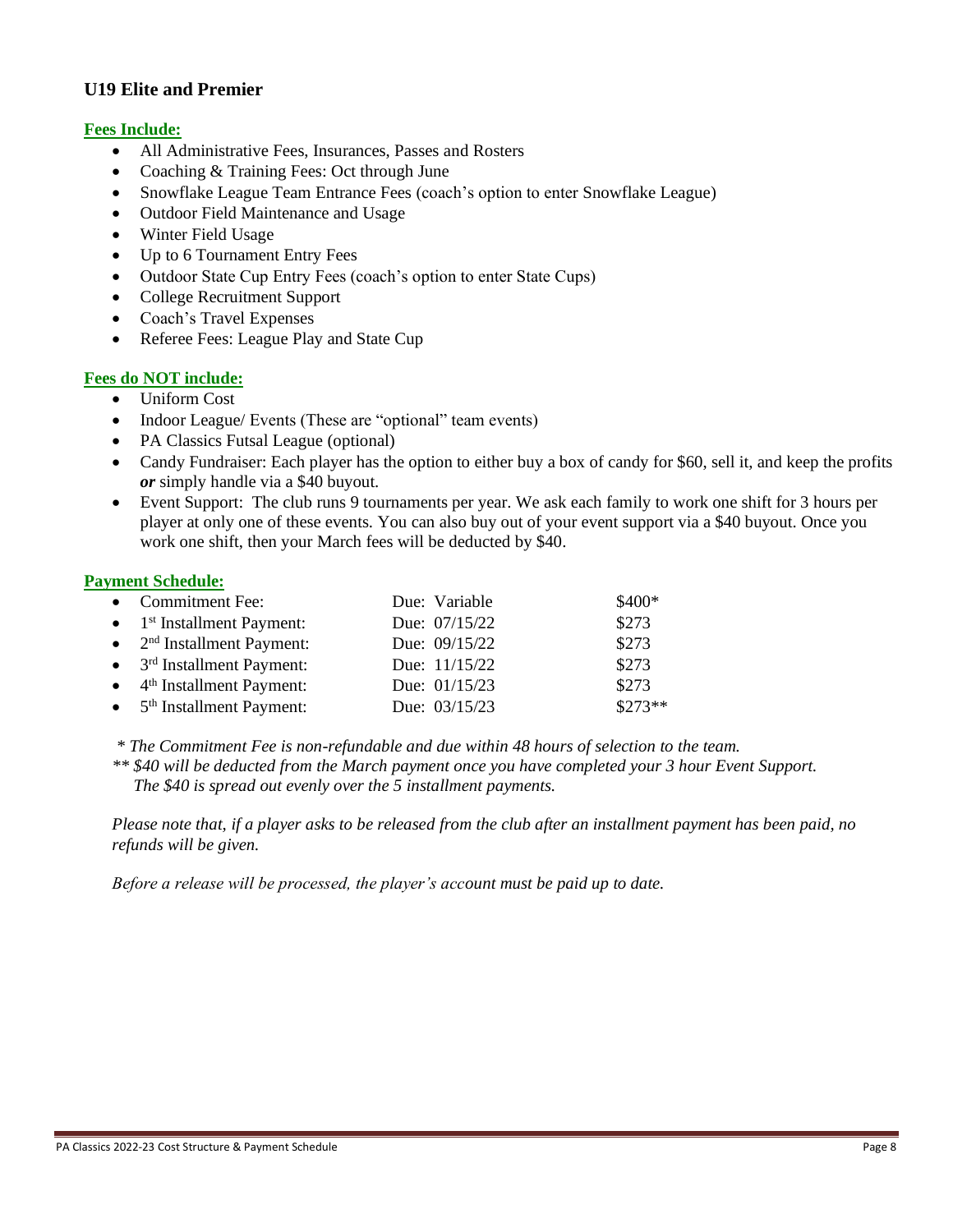# **U12 Academy**

These teams practice 3-4 times weekly and also do tournaments.

#### **Fees Include:**

- All Administrative Fees, Insurances, Passes and Rosters
- Coaching & Training Fees: August through June
- League Team Entrance Fees
- Outdoor Field Maintenance and Usage
- Winter Field Usage
- Up to 6 Tournament Entry Fees
- Coach's Travel Expenses
- Referee Fees: League Play

# **Fees do NOT include:**

- Uniform Cost
- Indoor League/ Events (These are "optional" team events)
- PA Classics Futsal League (optional)
- Candy Fundraiser: Each player has the option to either buy a box of candy for \$60, sell it, and keep the profits *or* simply handle via a \$40 buyout.
- Event Support: The club runs 9 tournaments per year. We ask each family to work one shift for 3 hours per player at only one of these events. You can also buy out of your event support via a \$40 buyout. Once you work one shift, then your March fees will be deducted by \$40.

#### **Payment Schedule:**

| • Commitment Fee:                              | Due: Variable   | \$400*   |
|------------------------------------------------|-----------------|----------|
| $\bullet$ 1 <sup>st</sup> Installment Payment: | Due: 07/15/22   | \$353    |
| $\bullet$ 2 <sup>nd</sup> Installment Payment: | Due: 09/15/22   | \$353    |
| $\bullet$ 3 <sup>rd</sup> Installment Payment: | Due: 11/15/22   | \$353    |
| $\bullet$ 4 <sup>th</sup> Installment Payment: | Due: $01/15/23$ | \$353    |
| $\bullet$ 5 <sup>th</sup> Installment Payment: | Due: 03/15/23   | $$353**$ |

*\* The Commitment Fee is non-refundable and due within 48 hours of selection to the team.*

*\*\* \$40 will be deducted from the March payment once you have completed your 3 hour Event Support. The \$40 is spread out evenly over the 5 installment payments.* 

*Please note that, if a player asks to be released from the club after an installment payment has been paid, no refunds will be given.*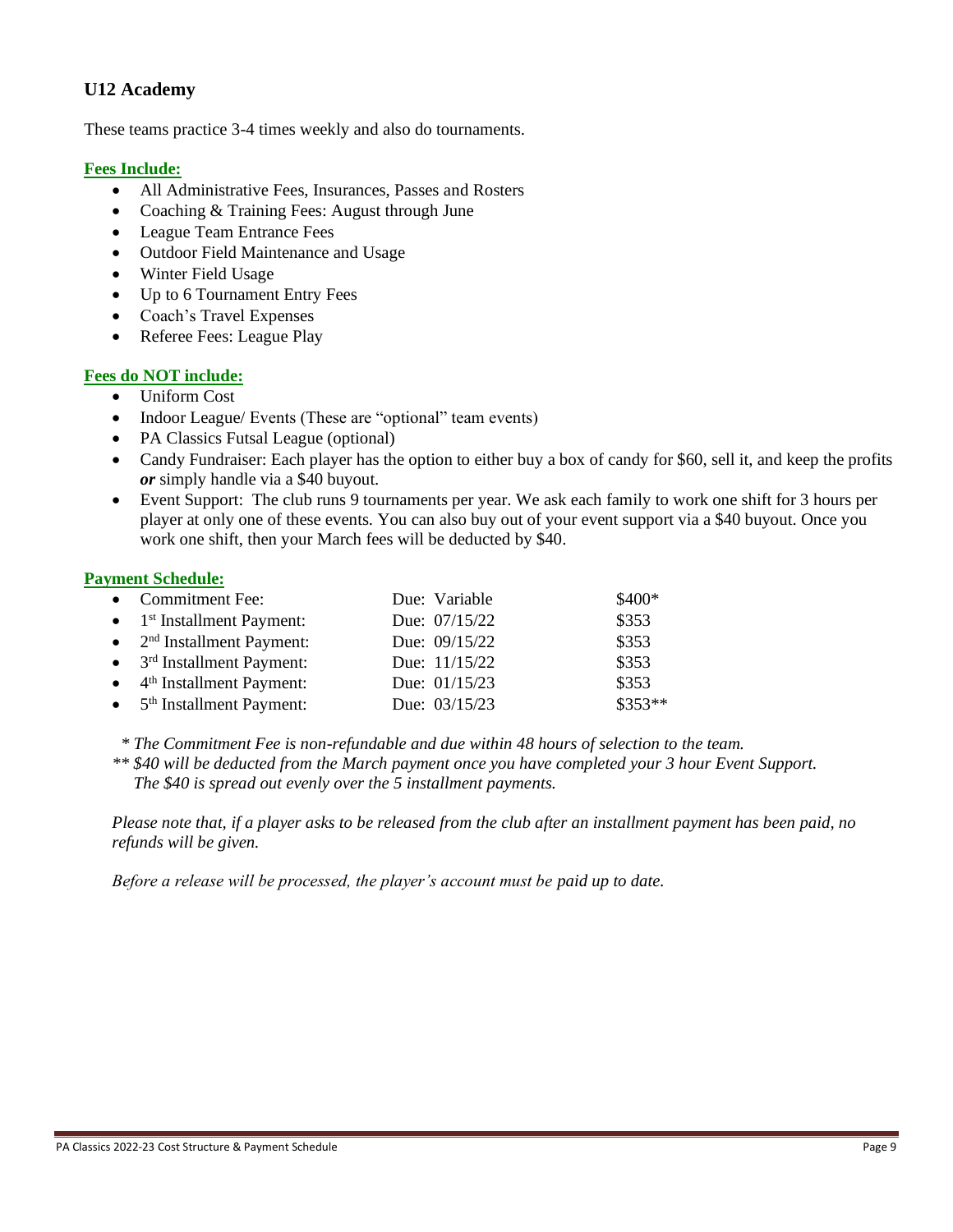# **U13 - U14 Academy**

These teams play a 10 month long league season, practice 3-4 times weekly and also do league events.

#### **Fees Include:**

- All Administrative Fees, Insurances, Passes and Rosters
- Coaching & Training Fees: August through June
- League Team Entrance Fees
- Up to 3 Events
- Outdoor Field Maintenance and Usage
- Winter Field Usage
- Coach's Travel Expenses
- Referee Fees: League Play

#### **Fees do NOT include:**

- Uniform Cost
- Indoor League/ Events (These are "optional" team events)
- PA Classics Futsal League (optional)
- Candy Fundraiser: Each player has the option to either buy a box of candy for \$60, sell it, and keep the profits *or* simply handle via a \$40 buyout.
- Event Support: The club runs 9 tournaments per year. We ask each family to work one shift for 3 hours per player at only one of these events. You can also buy out of your event support via a \$40 buyout. Once you work one shift, then your March fees will be deducted by \$40.

#### **Payment Schedule:**

| • Commitment Fee:                              | Due: Variable | \$400*   |
|------------------------------------------------|---------------|----------|
| $\bullet$ 1 <sup>st</sup> Installment Payment: | Due: 07/15/22 | \$353    |
| $\bullet$ 2 <sup>nd</sup> Installment Payment: | Due: 09/15/22 | \$353    |
| $\bullet$ 3 <sup>rd</sup> Installment Payment: | Due: 11/15/22 | \$353    |
| $\bullet$ 4 <sup>th</sup> Installment Payment: | Due: 01/15/23 | \$353    |
| $\bullet$ 5 <sup>th</sup> Installment Payment: | Due: 03/15/23 | $$353**$ |

 *\* The Commitment Fee is non-refundable and due within 48 hours of selection to the team.*

*\*\* \$40 will be deducted from the March payment once you have completed your 3 hour Event Support. The \$40 is spread out evenly over the 5 installment payments.* 

*Please note that, if a player asks to be released from the club after an installment payment has been paid, no refunds will be given.*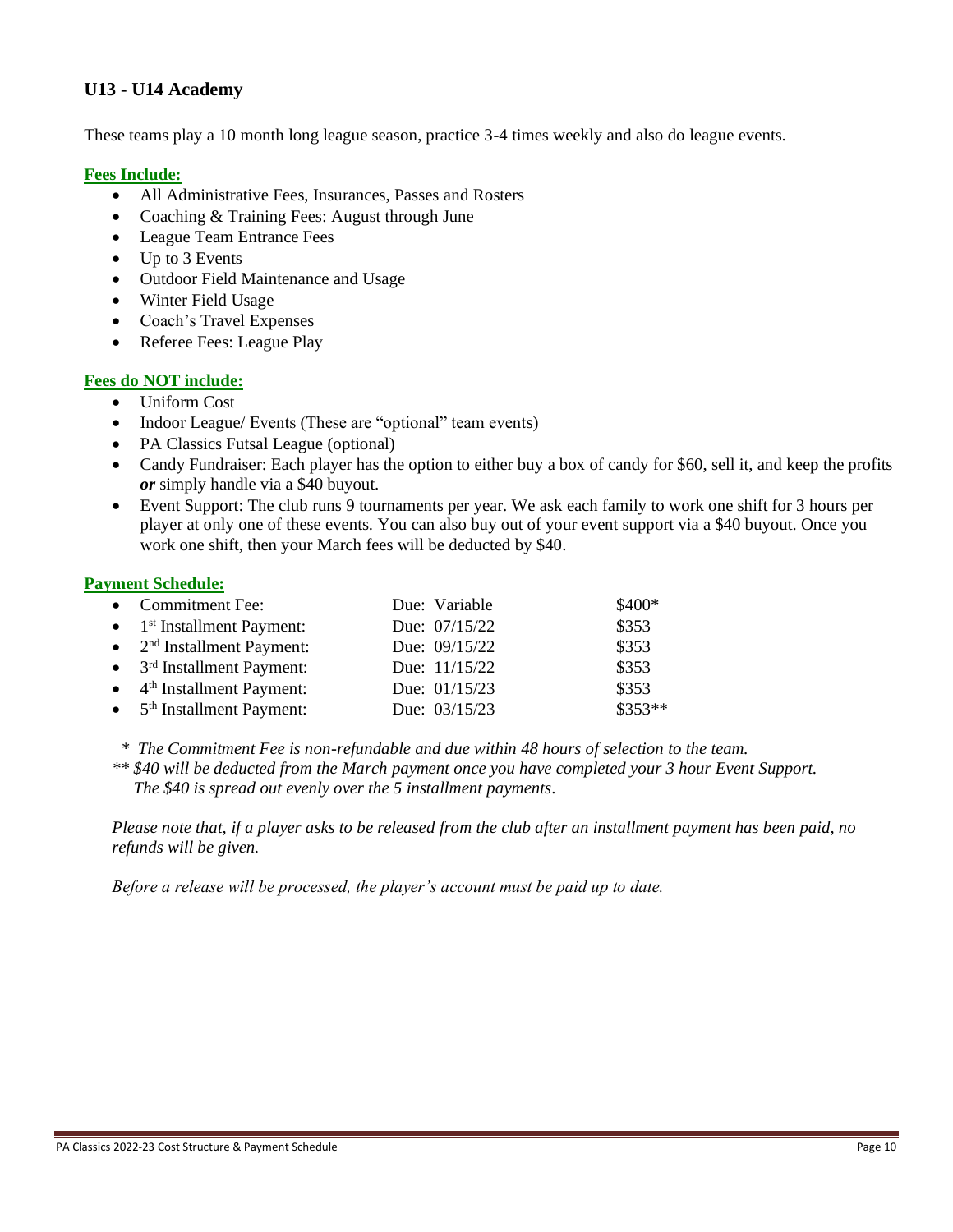# **Boys U15 - U19 Academy**

These teams play a 10 month long league season, practice 3-4 times weekly and also do league events.

#### **Fees Include:**

- All Administrative Fees, Insurances, Passes and Rosters
- Coaching & Training Fees: August through June
- League Team Entrance Fees
- Up to 3 Events
- Outdoor Field Maintenance and Usage
- Winter Field Usage
- College Recruitment Support (U17 and U19)
- Coach's Travel Expenses
- Referee Fees: League Play
- Player's Uniform

# **Fees do NOT include:**

- Indoor League/ Events (These are "optional" team events)
- PA Classics Futsal League (optional)
- Candy Fundraiser: Each player has the option to either buy a box of candy for \$60, sell it, and keep the profits *or* simply handle via a \$40 buyout.
- Event Support: The club runs 9 tournaments per year. We ask each family to work one shift for 3 hours per player at only one of these events. You can also buy out of your event support via a \$40 buyout. Once you work one shift, then your March fees will be deducted by \$40.

#### **Payment Schedule:**

| • Commitment Fee:                              | Due: Variable | $$400*$ |
|------------------------------------------------|---------------|---------|
| $\bullet$ 1 <sup>st</sup> Installment Payment: | Due: 07/15/22 | \$393   |
| $\bullet$ 2 <sup>nd</sup> Installment Payment: | Due: 09/15/22 | \$393   |
| $\bullet$ 3 <sup>rd</sup> Installment Payment: | Due: 11/15/22 | \$393   |
| $\bullet$ 4 <sup>th</sup> Installment Payment: | Due: 01/15/23 | \$393   |
| $\bullet$ 5 <sup>th</sup> Installment Payment: | Due: 03/15/23 | \$393** |

 *\* The Commitment Fee is non-refundable and due within 48 hours of selection to the team.*

*\*\* \$40 will be deducted from the March payment once you have completed your 3 hour Event Support. The \$40 is spread out evenly over the 5 installment payments.* 

*Please note that, if a player asks to be released from the club after an installment payment has been paid, no refunds will be given.*